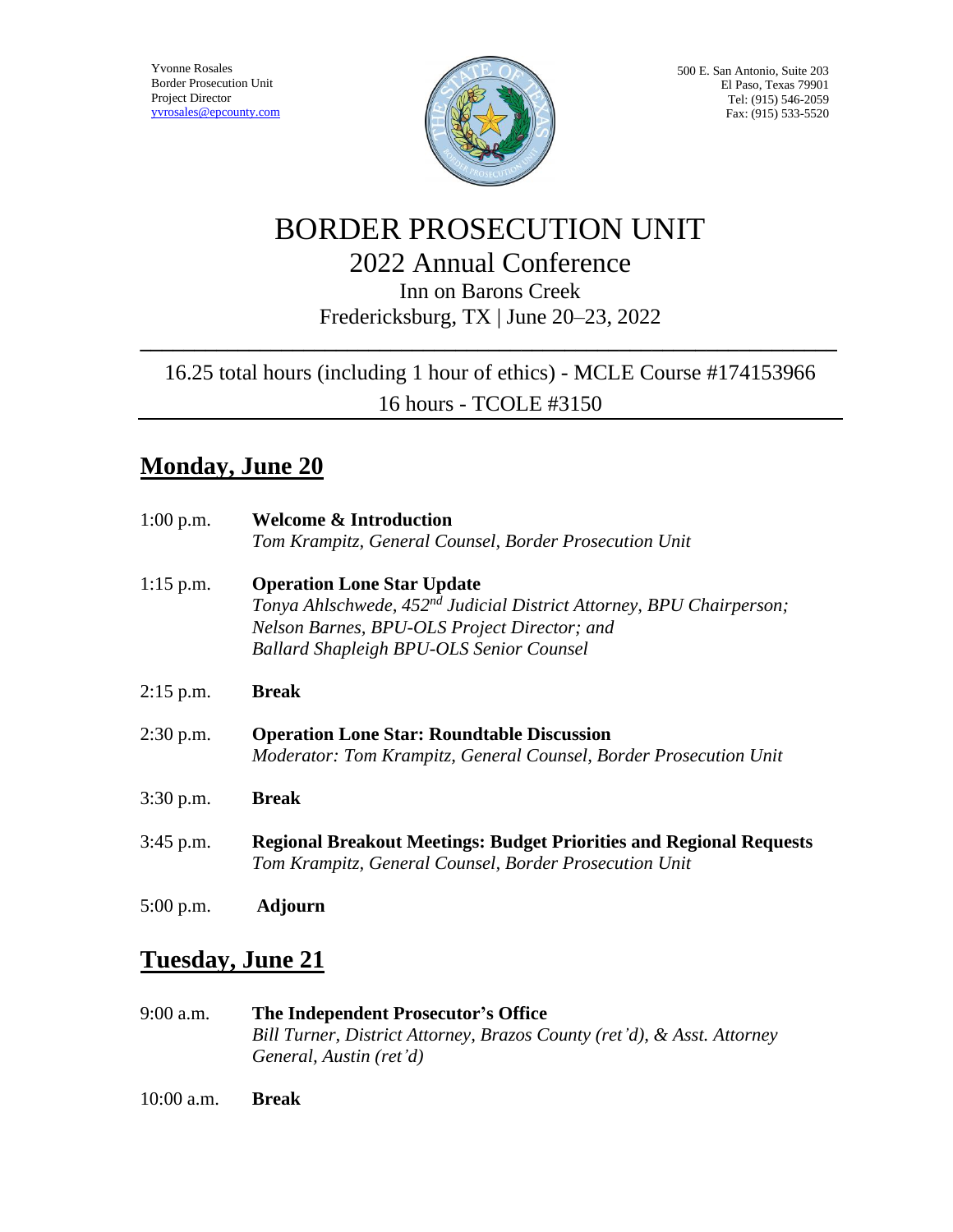| $10:15$ a.m. | <b>Introduction to Interdiction for the Protection of Children</b><br>Lt. Greg Reyero, Texas Department of Public Safety, Austin |
|--------------|----------------------------------------------------------------------------------------------------------------------------------|
| $11:45$ a.m. | <b>Lunch</b> (on your own)                                                                                                       |
| $1:15$ p.m.  | <b>Dilemmas Prosecutors Face</b><br>Rob Kepple, TDCAA Executive Director, Austin                                                 |
| $2:15$ p.m.  | <b>Break</b>                                                                                                                     |
| $2:30$ p.m.  | <b>Gang Intelligence: Tattoo Recognition</b><br>Sgt. Sarah Garza, Organized Crime Division, Bexar County Sheriff's Office        |
| $3:30$ p.m.  | <b>Break</b>                                                                                                                     |
| $3:45$ p.m.  | Gang Intelligence: Tattoo Recognition (cont'd)<br>Sgt. Sarah Garza, Organized Crime Division, Bexar County Sheriff's Office      |
| $5:00$ p.m.  | Adjourn                                                                                                                          |

## **Wednesday, June 22**

| 9:00 a.m.    | <b>Cell Phone Data as Evidence, Past, Present, and Future</b><br>Jimmy Taylor, Cell Data Expert, &<br>Cameron Calligan, Gangs and Organized Crime Division Chief, Harris<br>County District Attorney's Office   |
|--------------|-----------------------------------------------------------------------------------------------------------------------------------------------------------------------------------------------------------------|
| 10:15 a.m.   | <b>Break</b>                                                                                                                                                                                                    |
| 10:30 a.m.   | Cell Phone Data as Evidence, Past, Present, and Future (cont'd)<br>Jimmy Taylor, Cell Data Expert, &<br>Cameron Calligan, Gangs and Organized Crime Division Chief, Harris<br>County District Attorney's Office |
| $12:00$ p.m. | <b>Lunch</b> (on your own)                                                                                                                                                                                      |
| $1:30$ p.m.  | <b>Money Laundering, Asset Forfeiture, and Cryptocurrency</b><br>Dawn McCraw, Public Integrity & Cyber Crime Division, Bexar County<br>Crim. District Attorney's Office                                         |
| $2:30$ p.m.  | <b>Break</b>                                                                                                                                                                                                    |
| 2:45 p.m.    | Money Laundering, Asset Forfeiture, and Cryptocurrency (cont'd)<br>Dawn McCraw, Public Integrity & Cyber Crime Division, Bexar County<br>Crim. District Attorney's Office                                       |